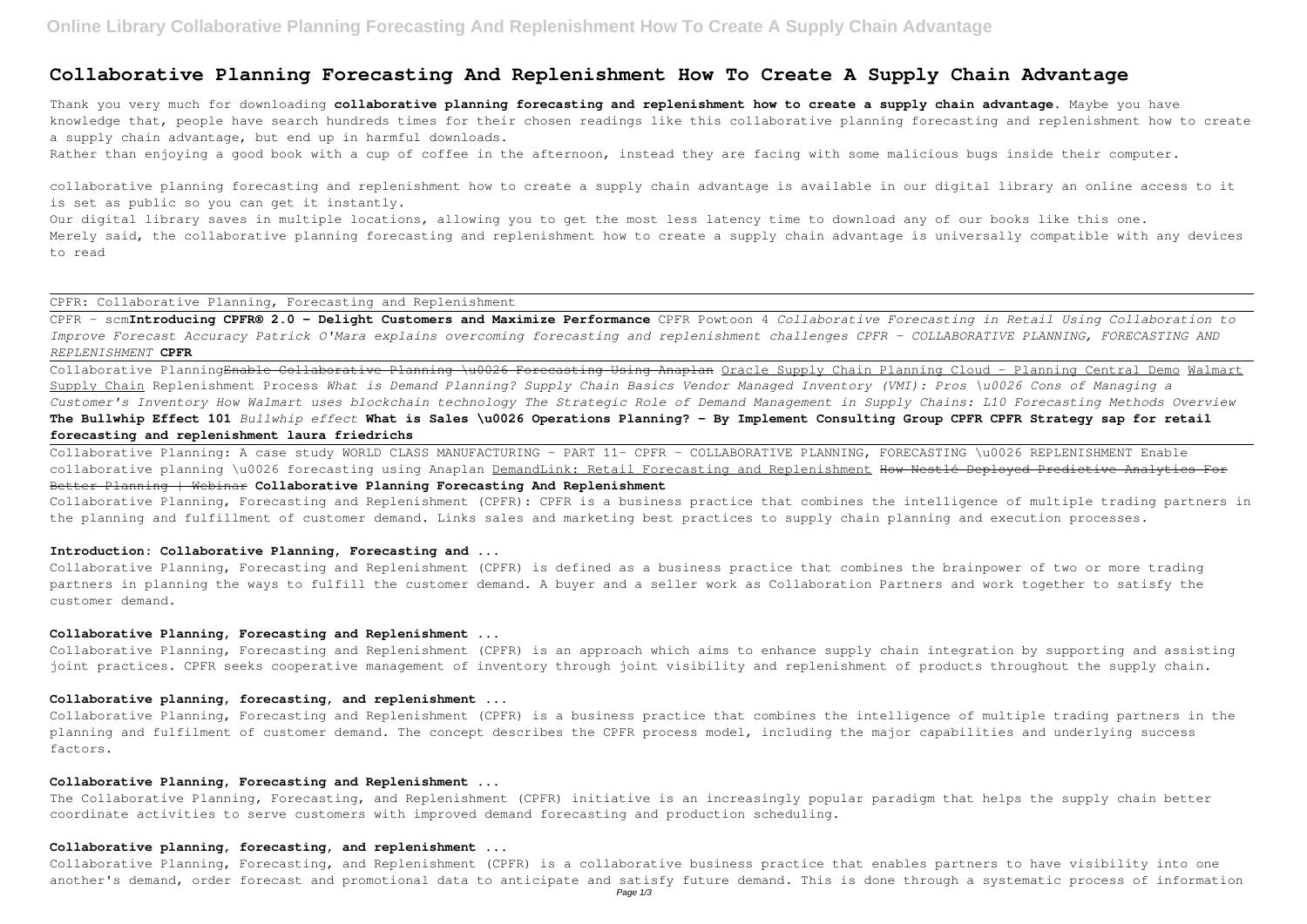and knowledge sharing.

## **ALL about Collaborative Planning CPFR - 12manage**

One of the key enablers of efficiencies and improvements across supply chains is to create and use collaborative planning, forecasting and replenishment ( CPFR) strategies across organizations' boundaries. CPFR strategies allow aligning of multiple S&OP processes and jointly plan supply chain activities to ensure that the joint business plans between organizations are respected, while minimizing costs and maximizing efficiency from end-to-end of your supply chain.

On the SAP Easy Access Screen, choose Forecasting and Replenishment Collaborative Planning Maintain CPFR Parameters.. Enter the vendor in the Source Locationfield, along with the desired selection criteria (for example, products having a particular vendor as a possible source of supply, merchandise categories or subranges for which you want to share a tactical forecast, cumulated DIF effects ...

## **Collaborative Planning, Forecasting & Replenishment (CPFR)**

Collaborative Planning, Forecasting, and Replenishment (CPFR) In the 1990s, big retailers (beginning with Walmart) and their consumer goods partners identified unmet potential in forecast accuracy, supply chain coordination, and general supply chain visibility. Their awareness gave rise to Collaborative Planning, Forecasting, and Replenishment, an end-to-end supply chain scheme designed to close the loop in the consumer-goods-to-retail supply chain.

\*Response times vary by subject and question complexity. Median response time is 34 minutes and may be longer for new subjects. Q: 10. How are devices such as flow process charts and worker-machine charts useful? 11. What is a time... A: Since you have asked multiple questions, we will solve the ...

## **Collaborative Planning, Forecasting, & Replenishment (CPFR)**

#### **Collaborative Planning Forecasting and Replenishment (CPFR)**

Collaborative Planning, Forecasting, and Replenishment Collaboration Synergies Inc. 360.256.6250 • www.cosyninc.co The prevailing aspects of the existing planning and forecasting practices are these: • Most companies generate multiple, independent demand forecasts for different purposes.

Collaborative Planning, Forecasting, and Replenishment - otherwise known as CPFR - is a revolutionary supply chain management process that's been adapted by companies like Wal-Mart, Pillsbury, and Procter and Gamble. This book collects contributions by the foremost experts in the field to provide readers with a first-hand introduction.

## **Collaborative Planning, Forecasting, and Replenishment CPFR®**

What Does CPFR Strategy and Planning Involve? (VICS CPFR Model) Establish the ground rules for the collaborative relationship. Determine product mix and placement, and develop event plans for the period.

## **Explain collaborative planning, forecasting, and ...**

Collaborative Planning, Forecasting and Replenishment (CPFR) The CPFR reference model provides a general framework for the collaborative aspects of the planning, forecasting and replenishment processes (Wiehenbrauk, 2010) Please login here to Download PDF (878kb) Information about Collaborative Planning, Forecasting and Replenishment (CPFR)

#### **Collaborative Planning, Forecasting and Replenishment (CPFR)**

CPFR is a business methodology which integrates multiple parties in the planning and fulfillment of customer demand. The idea behind CPFR is that by coordinating activities throughout the supply chain inventories can be moved more efficiently, in the correct quantities, to the correct inventory locations to meet customer demand.

## **What is Collaborative Planning, Forecasting and ...**

Collaborative planning, forecasting, and replenishment (CPFR) is an initiative where members of a supply chain agree to share information and manage planning processes together. Demand forecasts are also shared and discrepancies between them reconciled.

## **Collaborative Planning, Forecasting, and Replenishment ...**

#### **Collaborative Planning, Forecasting, and Replenishment ...**